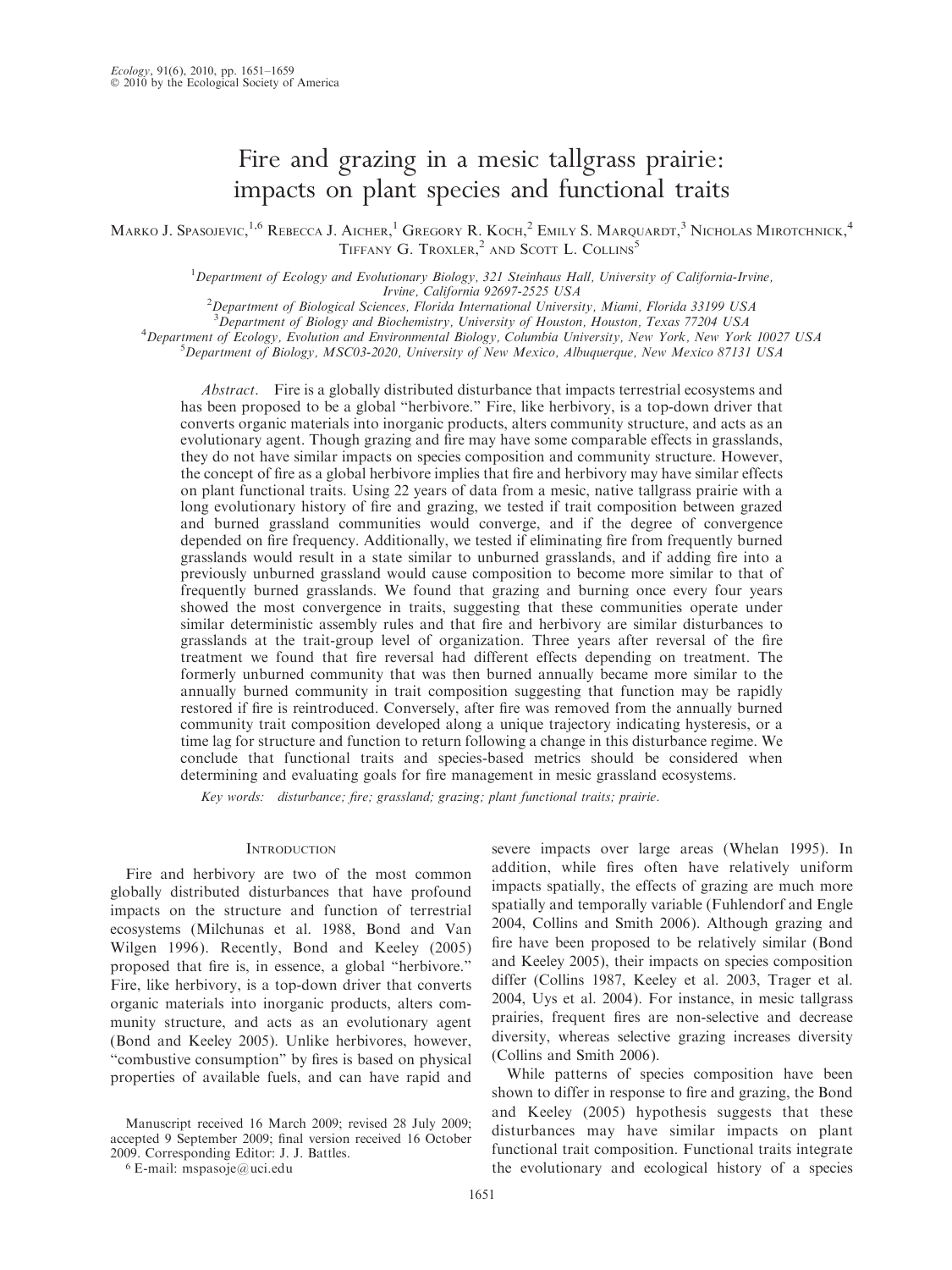(Ackerly and Reich 1999, Cavender-Bares et al. 2004) and both fire and grazing act as evolutionary agents (Bond and Keeley 2005). While these two disturbances can both select for specialized traits, such as serotiny in the case of fire (Bond and Van Wilgen 1996) or thorns in the case of grazing (Belovsky et al. 1991, Young et al. 2003), fire and grazing may also both select for the same suite of more general traits. For example, both fire and grazing decrease the height of plants (Diaz et al. 2001, Noy-Meir and Kaplan 2002), and increase the abundance of  $C_4$  species (Collins et al. 1998), legumes (Towne and Knapp 1996, Coppedge and Shaw 1998, Noy-Meir and Kaplan 2002), and nonnative plants (D'Antonio and Vitousek 1992, Seabloom et al. 2003). While species composition differs in burned and grazed grasslands, these disturbances may be selecting for similar traits that are distributed among different species. However, the effects of grazing and fire on the abundance of plant functional traits may differ depending on both the frequency and the intensity of burns and grazing (Engle and Bidwell 2001, Briggs et al. 2002, Heisler et al. 2003).

Changes in the fire regime can have strong effects on the species and trait composition of plant communities (Pausas 1999, Franklin et al. 2001, 2005, Kahmen and Poschlod 2008). While frequent fire has been shown to increase the abundance of species with the traits listed above, unburned communities tend to be composed of perennials, shrubs,  $C_3$  species, broad-leaved evergreens, and deciduous species (Collins et al. 1998, Heisler et al. 2003, Grund et al. 2005, Kahmen and Poschlod 2008). Thus, removal of fire from a regularly burned system or the addition of fire to a previously unburned community should shift the community from dominance of one group to the other. However, these systems may exhibit hysteresis (Beisner et al. 2003, Suding et al. 2004, Suding and Hobbs 2009), and the change in fire regime may not shift the community from dominance of one group to the other, but instead to a state different than unburned or regularly burned grasslands.

Using 22 years of data from a mesic grassland, we examined the impacts of fire and grazing on species and trait composition. We hypothesized that (1) trait composition in grasslands that are grazed or burned will converge because these disturbances exert similar top-down pressures on vegetation and community physiognomy, and (2) the degree of trait convergence of grazed and burned grasslands will depend on the frequency of burning. Additionally, we examined the effects of changing the frequency of fire on species and trait composition. Given the high species richness in unburned plots and research showing that burned areas are compositional subsets of unburned sites (Collins et al. 1995), we hypothesized that (3) unburned sites will quickly change toward annually burned communities. However, given the reduced species pool and lower diversity of annually burned sites (Collins et al. 1998), we hypothesized that (4) annually burned grasslands

that had fire removed would exhibit hysteresis and slower convergence of species and trait composition with unburned grasslands.

#### **METHODS**

### Study site

This study was based on data collected at the Konza Prairie Biological Station (KPBS), a 3487-ha native tallgrass prairie located in the Flint Hills of Kansas, USA ranging from 320 to 444 m above sea level. All data used in this study were from upland sites which are characterized by shallow, rocky, cherty, silty, clay loams. Replicate watersheds at KPBS have been burned experimentally at 1-, 4-, and 20-year intervals since 1972 (Knapp et al. 1998). In 1987, bison (see Plate 1) were introduced to a 1012-ha area of KPBS where they have free access to watersheds subjected to the above fire treatments. Herd size was maintained during our study period at approximately 225 individuals. This herd size was selected so that  $\approx 25\%$  of net primary production is consumed annually (Towne 1999). In 2001, fire treatments were reversed on four ungrazed watersheds (fire reversal treatments); burning was stopped on two watersheds that had been burned annually since 1972 and 1978 respectively, and annual burning treatments were started on two watersheds that had been burned infrequently since 1973 and 1980, respectively.

The vegetation at KPBS is predominantly native unplowed tallgrass prairie, with some woody vegetation in gallery forests along drainages (Knight et al. 1994) as well as in infrequently burned watersheds (Briggs et al. 2002). The grassland is dominated by a matrix of  $C_4$ perennial grasses, including Andropogon gerardii, A. scoparius, Sorghastrum nutans, and Panicum virgatum. Although grass biomass dominates, interstitial forb species comprise greater than 75% of the species richness (Towne 2002). Common perennial forbs include Aster spp., Kuhnia eupatoroides, Salvia azurea, and Solidago spp. Woody species include Symphoricarpos orbiculatus, Cornus drummondii, Prunus americana, Rhus glabra, and Juniperus virginiana (Briggs et al. 2005).

### Vegetation sampling

We used 22 years (1984–2006) of species composition data from grazed and ungrazed watersheds subjected to 1-year, 4-year, and 20-year fire frequencies, and fire reversal treatments. For reversal treatments we only have composition data up to 2004, three years after the reversal of fire treatment. Vegetation in each watershed was sampled in five permanently located  $10-m^2$  circular plots equally spaced along each of four 50-m transects for a total of 20 permanent plots per site in May and late August of each year. May and August data were combined so as to include both early and late season species. Percent cover of species in each plot was estimated using a modified Daubenmire scale  $(1 =$  $\langle1\%, 2 = 2\text{-}5\%, 3 = 6\text{-}25\%, 4 = 26\text{-}50\%, 5 = 51\text{-}75\%, 6$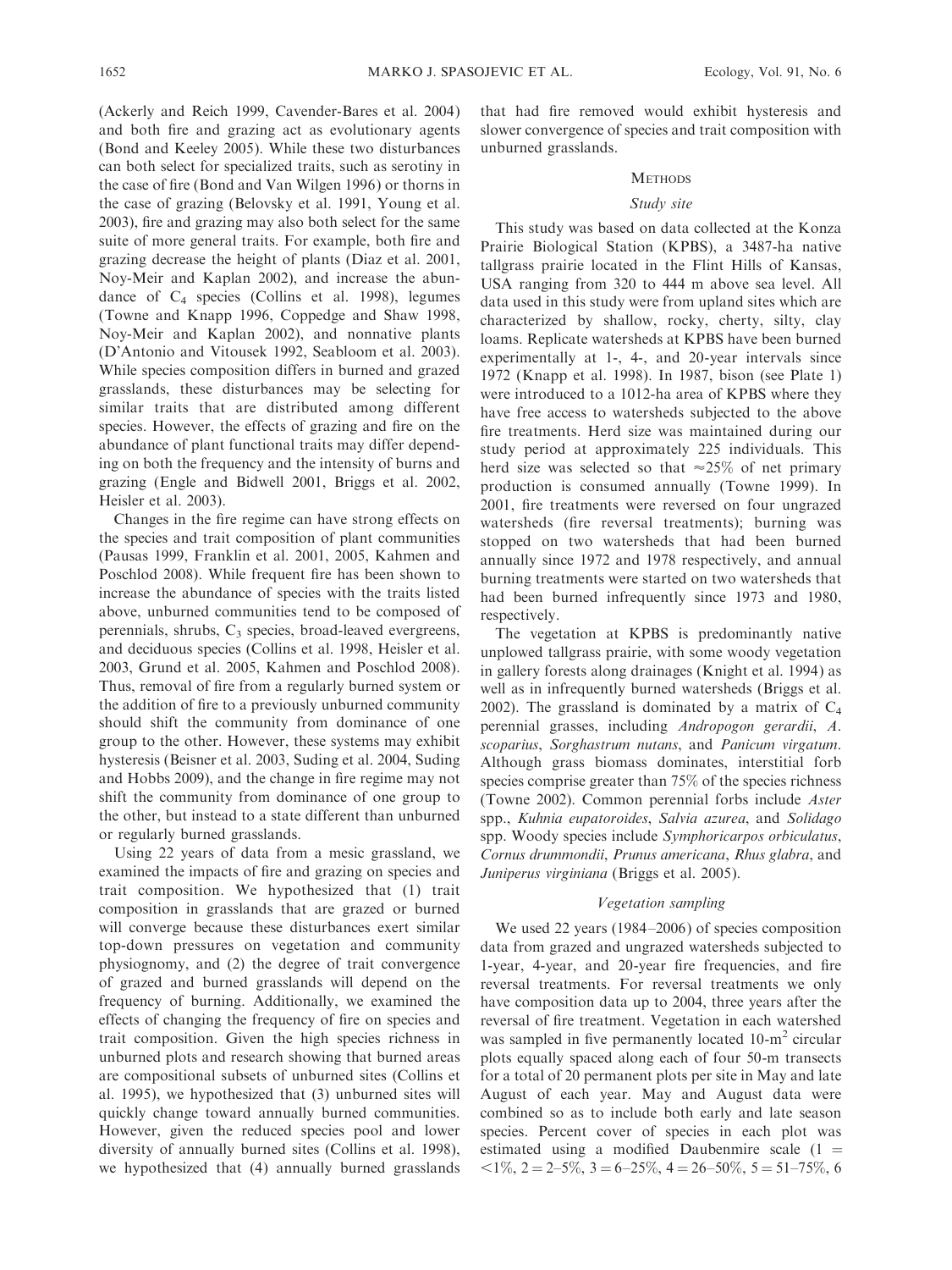$= 76-95\%, 7 = 95-100\%$ . Abundance of each species was determined by converting the Daubenmire scale to the midpoint of the cover range and then averaging species across the 20 plots at a site.

# Trait groups

We constructed trait groups using a published trait database that included species from KPBS (Cleland et al. 2008). The traits included life history strategy (annual, biennial, or perennial), detailed life form  $(C_3)$ grass, C4 grass, leguminous forb, non-leguminous forb, evergreen shrub, or deciduous shrub), height within the canopy, clonality, and nativity. Although certain plant traits exhibit plasticity, all of the traits we used do not vary substantially with environmental conditions. To create trait groups we performed hierarchical clustering on the trait data using Perl (Wall et al. 2000), which used a single linkage algorithm to merge clusters based on the minimum euclidean distance. Complete trait data were present for all species in the database for the trait group clustering. Our hierarchical clustering procedure included all species in our data set, and resulted in 15 trait group clusters (Table 1). The cut-off for the number of clusters was determined by the limited species pool (no trait groups could have only one species) and partly by looking at the results of successive iterations (up to 20 clusters). After 15 clusters, the successive subdivisions were no longer biologically relevant. However, we acknowledge that identifying the most biologically relevant trait groups is challenging (Lavorel and Garnier 2002, Petchey and Gaston 2002). Nonetheless, we feel that our trait groups represent a reasonable first approximation of response patterns to fire and grazing in this mesic grassland ecosystem.

#### Data analysis

To describe differences in diversity between watersheds we calculated richness and Simpson's diversity index for each year of each watershed using PRIMER 5.2 (Clarke and Gorley 2001). We compared richness and diversity across years among watersheds using a repeated-measures ANOVA in JMP 5.1 (SAS Institute, Cary, North Carolina, USA). We used a nonmetric multidimensional scaling (NMDS) routine in PRIMER to describe differences among the unburned  $(U)$ , annually burned (A), quadrennially burned (Q), and grazed (G) watersheds for species composition and trait composition using Bray-Curtis dissimilarity for each year for each watershed. Bray-Curtis dissimilarity is a semi-metric measure of dissimilarity used for continuous numerical data and does not group samples by shared zeros in the data set (Beals 1984).

"Stress" is a measure of departure from monotonicity in the relationship between the dissimilarity in the original n-dimensional space and distance in our twodimensional ordination space (Kruskal and Wish 1978). In general, stress values less than 0.1 correspond to a good indication of the similarities between samples,

TABLE 1. Summary of trait groups constructed.

| Trait         |                                                                             |
|---------------|-----------------------------------------------------------------------------|
| group         | Description                                                                 |
| 1             | perennial $C_4$ grasses                                                     |
| $\frac{2}{3}$ | perennial $C_3$ grasses that are clonal                                     |
|               | perennial non-leguminous forbs that are short<br>and clonal                 |
| 4             | perennial non-leguminous forbs that are short<br>and not clonal             |
| 5             | perennial non-leguminous forbs that are medium to<br>tall and clonal        |
| 6             | perennial non-leguminous forbs that are medium to<br>tall and not clonal    |
| 7             | perennial legumes that are short to medium<br>and not clonal                |
| 8             | deciduous shrubs that are not clonal                                        |
| 9             | deciduous shrubs that are clonal                                            |
| 10            | annual $C_4$ grasses                                                        |
| 11            | annual and perennial $C_3$ grasses that are not clonal                      |
| 12            | annual non-leguminous forbs that are short<br>and not clonal                |
| 13            | annual/biennial non-leguminous forbs that are<br>medium/tall and not clonal |
| 14            | perennial legumes that are clonal                                           |
| 15            | evergreen shrubs                                                            |

whereas stress values greater than 0.2 indicate a poor relationship between original and final configurations (Clarke 1993). However, these are only general guidelines because stress tends to increase with increasing sample size (Clarke 1993). Differences in trait group composition between watersheds were compared in the final year of the data set using an ANOVA in JMP 5.1.

### **RESULTS**

# The effects of fire and grazing

Species composition.—We found that grazing and fire do not have similar impacts on species composition in grasslands (Fig. 1A). Overall, richness and diversity were both higher in grazed compared to burned communities (richness,  $F_{1,3} = 25.8380, P < 0.001,$ Simpson's diversity,  $F_{1,3} = 15.4026$ ,  $P < 0.001$ ). While the communities in each watershed were initially relatively similar (initial year mean dissimilarity  $=$ 30.3), they diverged in composition over 22 years (Fig. 1A, final year mean dissimilarity = 56.56, df = 7,  $t =$  $-8.69$ ,  $P < 0.01$ ). The annually burned community was the most dissimilar and developed along a unique trajectory relative to the other communities (Fig. 1A).

Trait composition.—Patterns of trait composition were not as simple as species composition patterns. We found more convergence in trait composition between grazed and burned communities than for species composition (species composition final year mean dissimilarity  $= 56.6$ , trait composition final year mean dissimilarity = 43.6; df = 7,  $t = -10.25$ ,  $P < 0.01$ ), but that convergence depended upon fire frequency (Fig. 1B). The quadrennially burned community and the grazed community were most similar in their trajectories during the 22 years (they follow the same general path,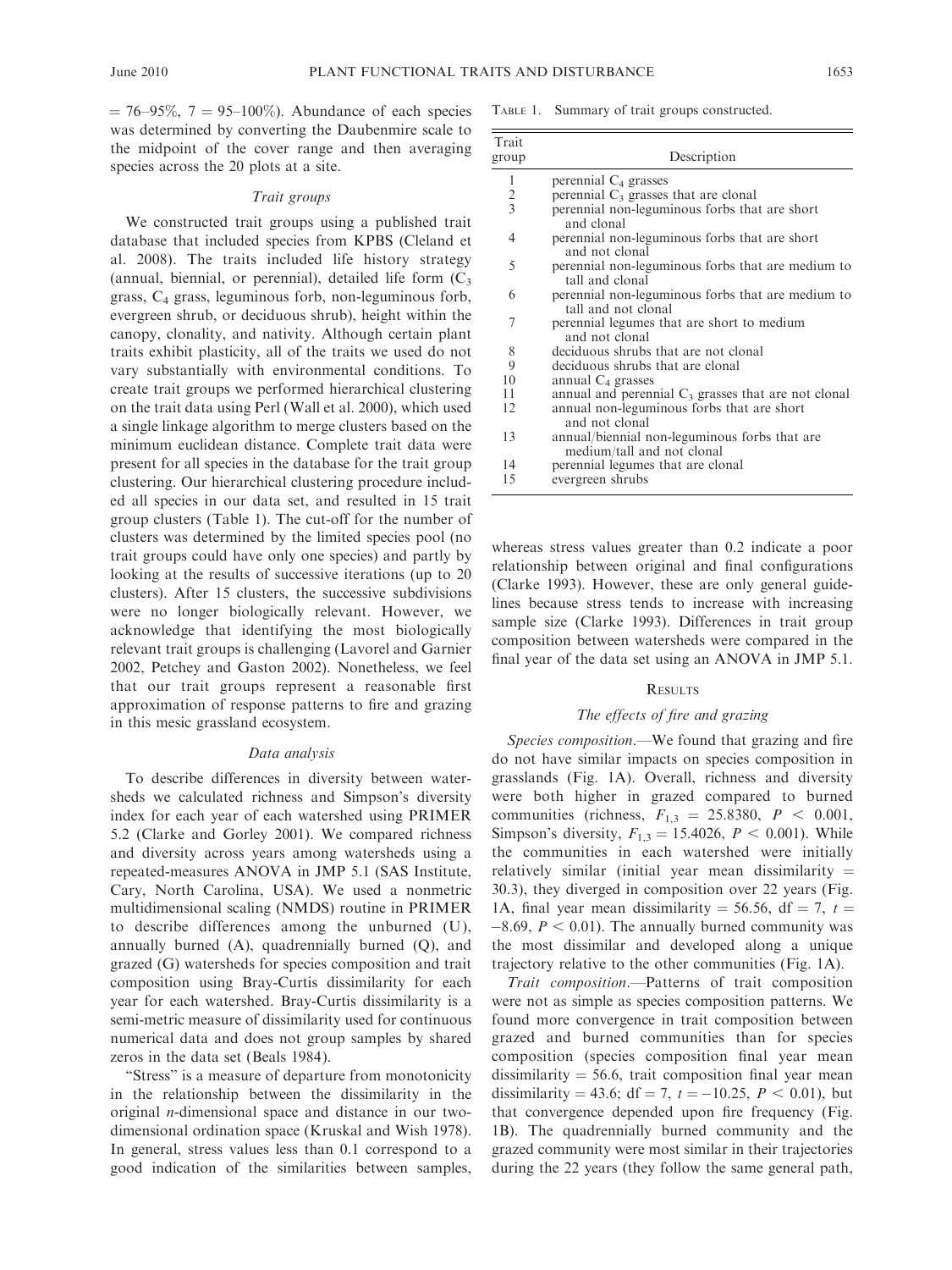

FIG. 1. Nonmetric multidimensional scaling plots of Bray-Curtis dissimilarity for (panel A) species composition (stress  $= 0.17$ ) and (panel B) trait composition (stress  $= 0.15$ ) between burned and grazed communities, and (panel C) species composition (stress  $(0.18)$  and (panel D) trait composition (stress  $(0.11)$  for fire reversal treatments over time. White triangles represent annually burned communities (A), white upside-down triangles represent quadrennially burned communities (Q), white diamonds represent unburned communities (U), and white circles represent grazed communities (G). Gray diamonds (U $\rightarrow$ A) represent a community that was initially unburned, but then had fire reintroduced annually. Gray triangles  $(A \rightarrow U)$  represent a community that was initially annually burned, but then had fire removed from the system. In all cases, the green symbols represent the first year of the study, the black symbols represent the final year of the study, and the red symbols in panels C and D represent the year in which the fire treatment was reversed. For viewing purposes, not all years are shown. For treatments A, Q, U, and G, the first two years are shown, then every third year, and then the final three years. For treatments  $U \rightarrow A$  and  $A \rightarrow U$ , the first two years are shown, then every other year (including the year in which the fire treatment was reversed), and then the final two years.

though slightly offset) and in trait composition at year 22 of the time series (mean dissimilarity  $=$  28.9, the most similar among all treatments). As with species composition, the annually burned watershed developed along a unique trajectory of trait composition.

The grazing and burning treatments had different effects on trait composition (Fig. 2). Burning annually favored C<sub>4</sub> grasses (trait group 1;  $F_{3,76} = 143.21$ ,  $P <$ 0.0001). The unburned and grazed community was codominated by perennial  $C_4$  and  $C_3$  grasses (trait groups 1 and 2). The quadrennially burned community tended to be co-dominated by  $C_4$  grasses and short non-clonal non-leguminous forbs (trait groups 1 and 4). The quadrennially burned community and the grazed community shared the highest relative abundance of annual C<sub>4</sub> grasses (trait group 10;  $F_{3,76} = 7.33$ ,  $P =$ 0.0002), relatively high abundances of perennial  $C_4$ 

grasses (trait group 1), and low abundances of perennial non-leguminous clonal forbs (trait groups 3 and 5), but the grazed community had higher abundance of  $C_3$ grasses (trait group 2,  $F_{3,76} = 96.44$ ,  $P < 0.0001$ ; trait group 11,  $F_{3,76} = 4.38$ ,  $P = 0.0067$ ).

# The effect of fire treatment reversal

Species composition.—We found that the fire reversal effects on species composition were dependent on treatment (Fig. 1C). The formerly unburned community that is now burned annually  $(U \rightarrow A)$  was initially similar to the unburned and quadrennially burned treatments (Fig. 1C). As the U $\rightarrow$ A community developed, it became less similar to the unburned treatment and more similar to other annually burned communities at KPBS only three years after reversal of the fire treatment. Initially, the  $U \rightarrow A$  community was co-dominated by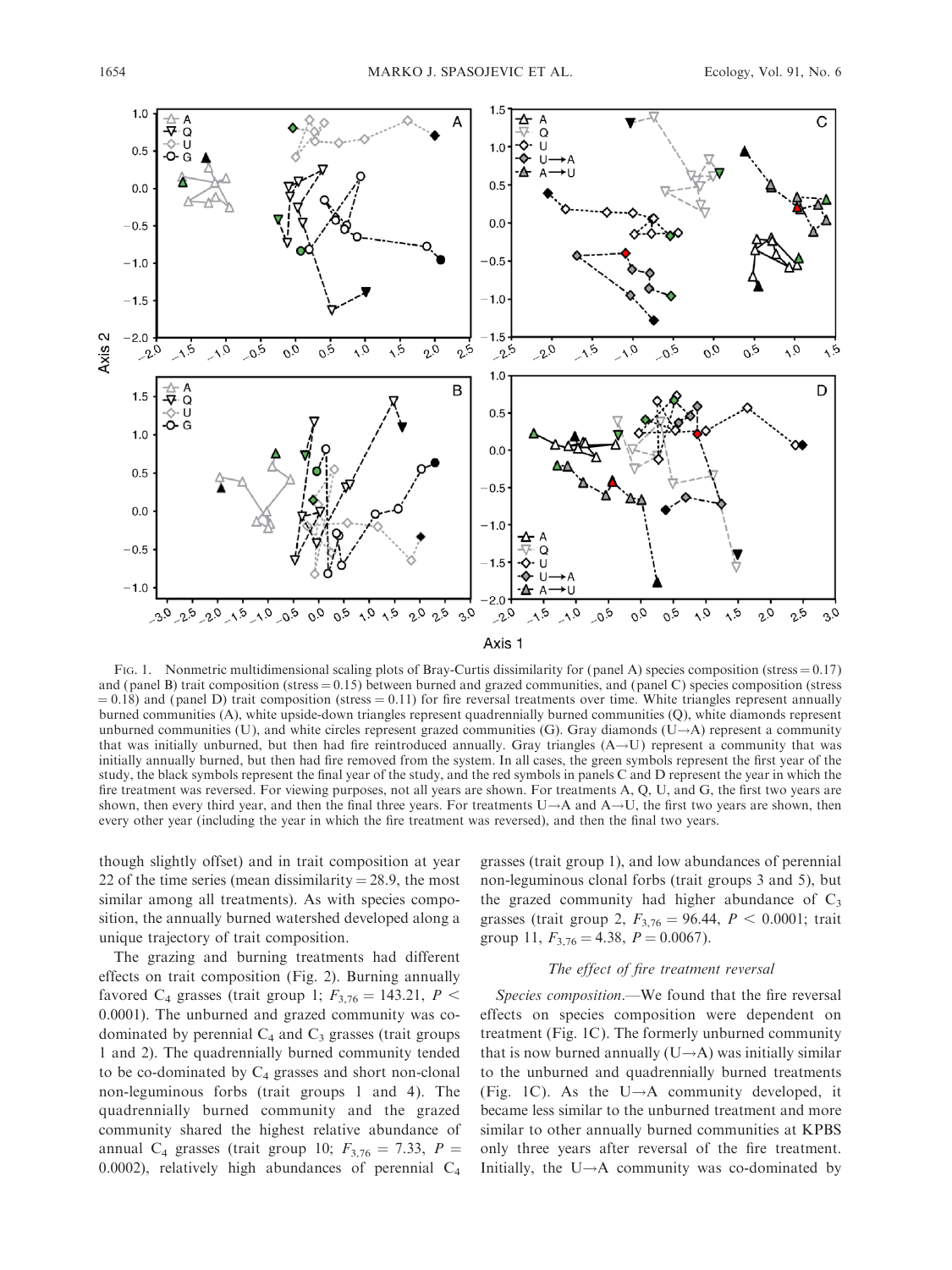

FIG. 2. Trait group composition of burned and grazed communities in 2006 based on mean abundance of trait groups (Table 1). White triangles represent annually burned communities, white upside down triangles represent quadrennially burned communities, white diamonds represent unburned communities, and white circles represent grazed communities. To improve presentation for viewing, standard error bars are not shown. Note the three different y-axis scales.

several species (Andropogon gerardii, Salvia azurea, and Sorghastrum nutans), but after fire was introduced, Andropogon gerardii became dominant in the community and both A. scoparium and Lespedeza violacea (an Nfixing legume) increased in abundance. Furthermore, we found that richness decreased once fire was reintroduced to the system  $(F_{1,4} = 8.099, P < 0.001,$  Fig. 3A). Diversity initially increased once the fire was reintroduced to the  $U \rightarrow B$  community, but then decreased, resulting in no overall change through time ( $F_{1,4} = 1.340$ ,  $P = 0.261$ , Fig. 3B).

The annually burned community that had fire removed  $(A \rightarrow U)$  had an initial species composition similar to other annually burned communities at KPBS. As the  $A \rightarrow U$  community developed over time, however, it exhibited hysteresis in that it did not return to a community type similar to the unburned community in the three years after reversal of the fire treatment (Fig. 1C). Instead, the  $A \rightarrow U$  community initially followed a similar trajectory as the annually burned community but then switched to a unique trajectory. Additionally, we found that richness increased once fire was removed  $(F_{1,4} = 8.099, P < 0.001, Fig. 3A)$ . The A - U community was initially dominated by Andropogon gerardii with Poa pratensis and Ambrosia psilostachya, but following fire removal both P. pratensis and A. psilostachya decreased in abundance and Ceanothus herbaceous (a shrub) and Solidago canadensis (a clonal forb) increased in abundance, yet there was no change in diversity in the three years after reversal of fire treatment  $(F<sub>1,4</sub> = 1.340, P = 0.261, Fig. 3B).$ 

Trait composition.—The trait composition of the reversal treatments followed a trend similar to that of species composition. We found that fire reversal treatments had different effects on trait composition depending on the reversal treatment (Fig. 1D). The  $U \rightarrow A$  community was initially similar to the unburned and quadrennially burned treatments (Fig. 1D), but as this community developed, it became less similar to the unburned treatment and more similar to the annually burned community. Once fire was returned to the unburned community (U $\rightarrow$ A), perennial C<sub>4</sub> grasses dominated (trait group 1, Fig. 4), similar to other annually burned communities at KPBS. However, the



FIG. 3. (A) Richness and (B) diversity over time in reversal treatments. White triangles represent annually burned communities, white upside down triangles represent quadrennially burned communities, and white diamonds represent unburned communities. Gray squares represent a community that was initially unburned, but then had fire reintroduced annually. Gray triangles represent a community that was initially annually burned, but then had fire removed from the system. Fire treatments were reversed in 2001.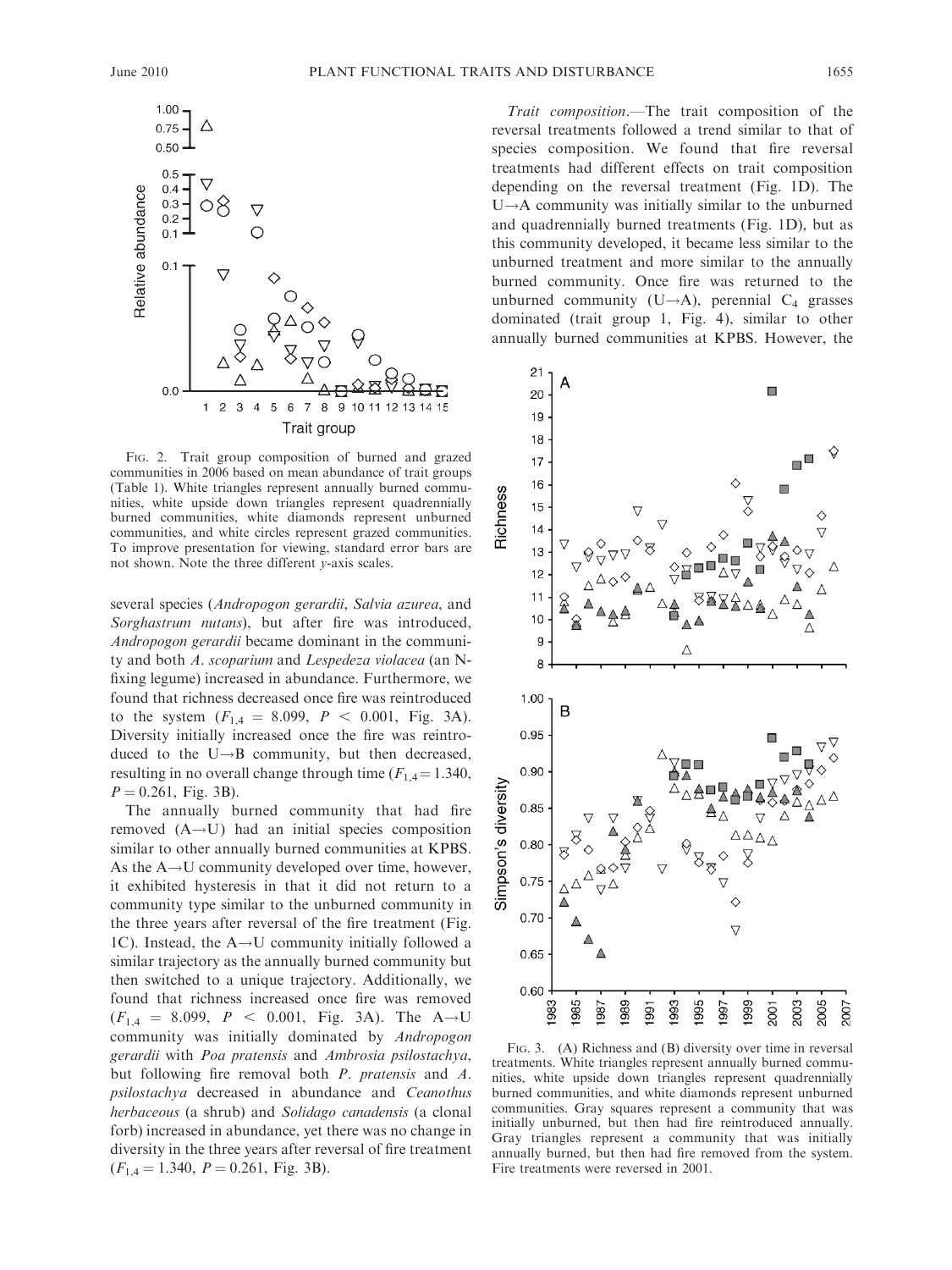

FIG. 4. Trait group composition of reversal communities in 2004 (the final year of data for the reversal treatments) based on mean abundance of trait groups (Table 1). White triangles represent annually burned communities, white upside down triangles represent quadrennially burned communities, and white diamonds represent unburned communities. Gray triangles represent a community that was initially unburned, but then had fire reintroduced annually. Gray diamonds represent a community that was initially annually burned, but then had fire removed from the system. To improve presentation for viewing purposes, standard error bars are not shown.

 $U \rightarrow A$  community was unique because it had higher abundances of trait groups 5 ( $F_{4,96} = 8.31, P < 0.0001$ ) and 12 ( $F_{4,96} = 26.83$ ,  $P < 0.0001$ ) compared to all other communities (Fig. 4).

The annually burned community from which fire had been removed  $(A \rightarrow U)$  was initially similar to other annually burned communities in trait group composition. Over time, however, the  $A \rightarrow U$  community did not develop towards a composition similar to unburned communities. Instead, once fire was removed, the  $A \rightarrow U$ treatment proceeded along a unique path and was codominated by trait groups 1 and 3, and had high abundances of species from trait groups 6 ( $F_{4,96} = 68.25$ ,  $P < 0.0001$ ) and 14 ( $F_{4.96} = 98.24$ ,  $P < 0.0001$ ; Fig. 4).

### **DISCUSSION**

### The effects of fire and grazing

Our results support Bond and Keeley's (2005) assertion that fire behaves as a non-selective, globallydistributed herbivore, but only when grassland community composition is viewed from a functional trait perspective. We did not find support for our first hypothesis that grazing and fire have similar impacts on community composition; instead, communities that were either grazed or burned diverged in composition over time (Fig. 1A). Similar results have been found in many studies, as these disturbances have different effects on community composition and diversity (e.g., Collins 1987, Morrison 2002, Keeley et al. 2003, Trager et al. 2004, Uys et al. 2004).

Furthermore, we found that the convergence in trait composition between burned and grazed grasslands is contingent upon fire frequency, which supports our second hypothesis. Grasslands burned with an intermediate frequency (once every four years), which is hypothesized to be the historical fire frequency in this region (Hulbert 1985), showed the greatest convergence in trait composition with grazed grasslands as compared to either unburned or annually burned grasslands. The greater convergence in trait composition of the quadrennially burned and grazed grasslands suggests that these communities may operate under similar deterministic assembly rules (i.e., Keddy 1992, Belyea and Lancaster 1999, Fukami et al. 2005), and fire and herbivory have some similar impacts at the trait-group level of organization. Because fires are nonselective consumers of plant biomass, high frequency burning likely exerts more selective pressure on trait composition of grassland communities than grazing by selective herbivores, which primarily consume graminoids (Senft et al. 1987). Thus, although fire and grazing provide similar pressures to grassland communities at intermediate frequencies, chronic fires have a greater impact on species and trait composition than light to moderate levels of chronic grazing because these disturbances differ in selectivity (Fuhlendorf and Engle 2004, Collins and Smith 2006).

Additionally, both intermediately burned and grazed communities had similarly high abundances of annual C4 grasses (trait group 10) compared to the other communities. Fire and grazing have each been found to promote annual species as these plants are able to quickly recover following either disturbance (Diaz et al. 2001, Kahmen and Poschlod 2008, Savadogo et al. 2008).  $C_4$  species often have a competitive advantage over  $C_3$  plants in high light environments (Ehleringer and Monson 1993) such as those found when light is increased by the removal of the surrounding biomass by either burning or grazing. Burning may have a larger effect on increasing light availability than grazing because herbivores are selective and their impacts are more spatially variable than fires (Fuhlendorf and Engle 2004, Adler et al. 2005, Collins and Smith 2006). It is important to note that although our composition and trait ordination stress values (Fig. 1) were relatively high, we feel that given our large temporal data set (22 years), our stress values indicate good approximations of the similarity between samples because stress values tend to increase with sample size, yet all of our stress values are below 0.20.

# The effects of fire treatment reversal

We found evidence to support our third and fourth hypotheses regarding grassland community convergence under the fire reversal treatments. Once the previously unburned community was burned, there was a peak in species richness followed by a decline. This is similar to several studies from a variety of systems (e.g., Adamson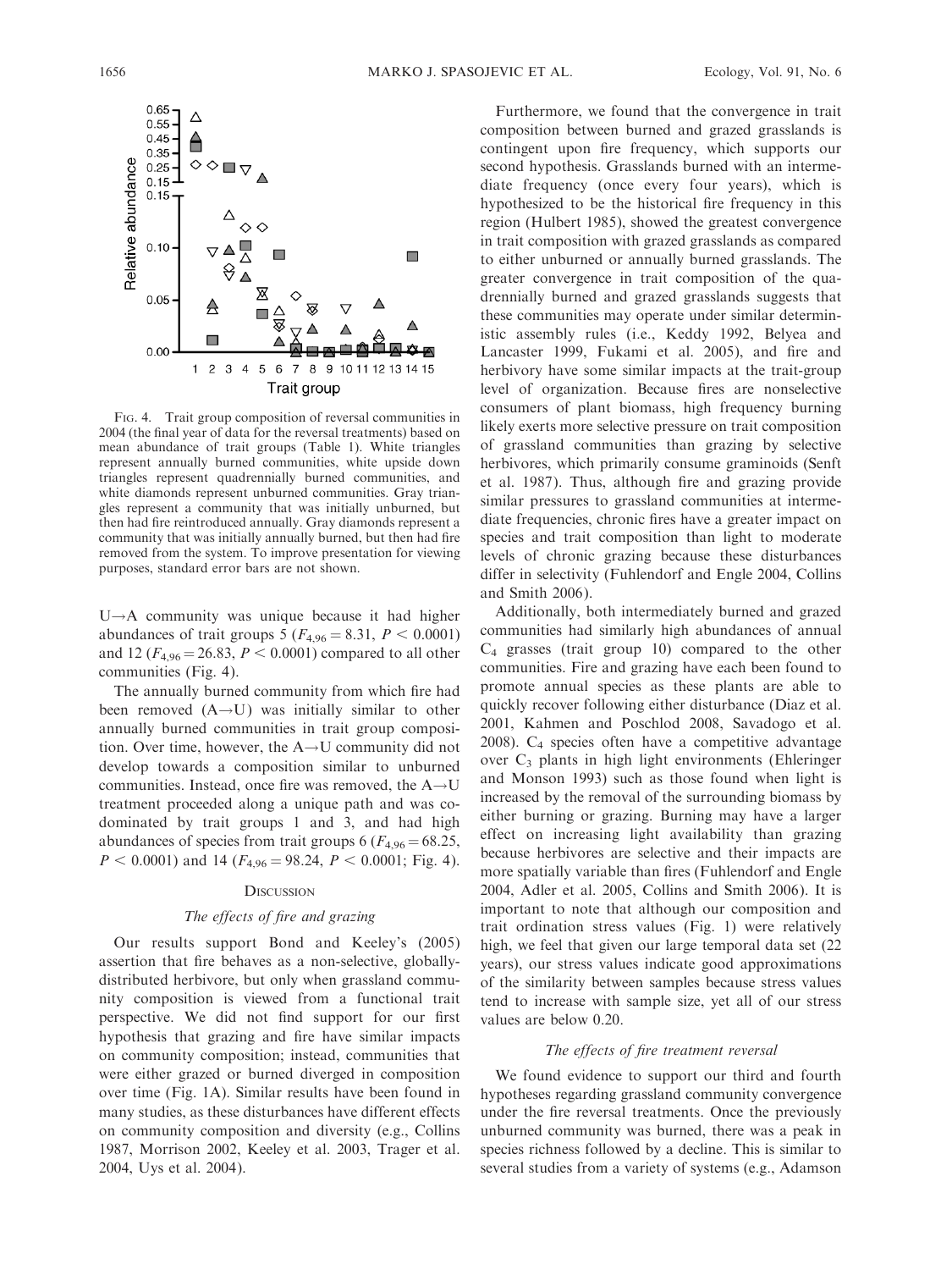

PLATE 1. In 1987, bison were introduced to a 1012-ha area of the Konza Prairie Biological Station in Kansas (USA). Herd size is maintained at approximately 225 individuals, which consume  $\sim$  25% of net primary production annually. Photo credit: S. L. Collins.

1935, Bell and Koch 1980, Trabaud and Lepart 1980, Posamentier et al. 1981, Hobbs and Atkins 1990). In these studies, the initial increase in richness was a result of species regenerating from the bud bank (Benson et al. 2004) or seeds in situ and may be related to the presence of species in the seed bank or with underground storage organs that were not present in the pre-fire community as adult plants (Whelan 1995). We observed an increase in clonal plants following the introduction of fire, suggesting similar regeneration of species from underground storage organs. Furthermore, species composition became more similar to that of intermediately burned grassland in multidimensional composition space, with an apparent trajectory toward annually burned composition, lending support for our third hypothesis. The unburned-to-annual burning treatment shifted toward dominance by both A. gerardii and A. scoparium, both perennial  $C_4$  grasses common to annually burned grasslands on KPBS (Towne 2002). These results suggest that the reintroduction of fire to prairies that have had decades of fire suppression may quickly (in 3 years) restore both species and functional trait composition, and thus promote restoration of ecosystem function (Baer and Blair 2008).

Conversely, removal of fire from annually burned grassland did not cause species composition to become similar to that of unburned grassland. Instead, after fire disturbance was suppressed, species and functional trait composition began to develop along a trajectory (Fig. 1C, D) toward a unique community composition. While this reversal community was still dominated by perennial C4 grasses, similar to both high frequency and intermediately burned communities, it had much higher abundances of tall non-clonal perennial forbs and perennial clonal legumes than any other community (Fig. 4). The high abundance of  $C_4$  species and N-fixing legumes is common after a disturbance that increases available light, such as a fire (Ehleringer and Monson 1993, Vitousek and Field 1999, Smithwick et al. 2005). Conversely, the unburned community exhibited the highest relative abundance of legumes but these are not clonal as in the annually burned-to-unburned reversal community. The high abundance of clonal legumes in formerly burned grassland indicates that these legumes may have regenerated from underground storage organs. The distinct trajectory under this type of fire reversal scenario may reflect a time lag necessary for the ecosystem to fully reorganize, in terms of community composition, before developing towards unburned grassland (Smith et al. 2009). This time lag may be a function of dispersal limitation (Dickson and Foster 2008) given that annually burned areas have lower in situ species diversity than infrequently burned areas. Thus, remeasuring species and functional trait composition after sufficient time will be needed to determine the degree to which convergence does or does not occur over time. However, this unique trajectory may result from hysteresis (Beisner et al. 2003, Suding et al. 2004, Suding and Hobbs 2009), and may indicate that the removal of fire from an annually burned grassland creates a novel state, different than either unburned or annually burned grasslands.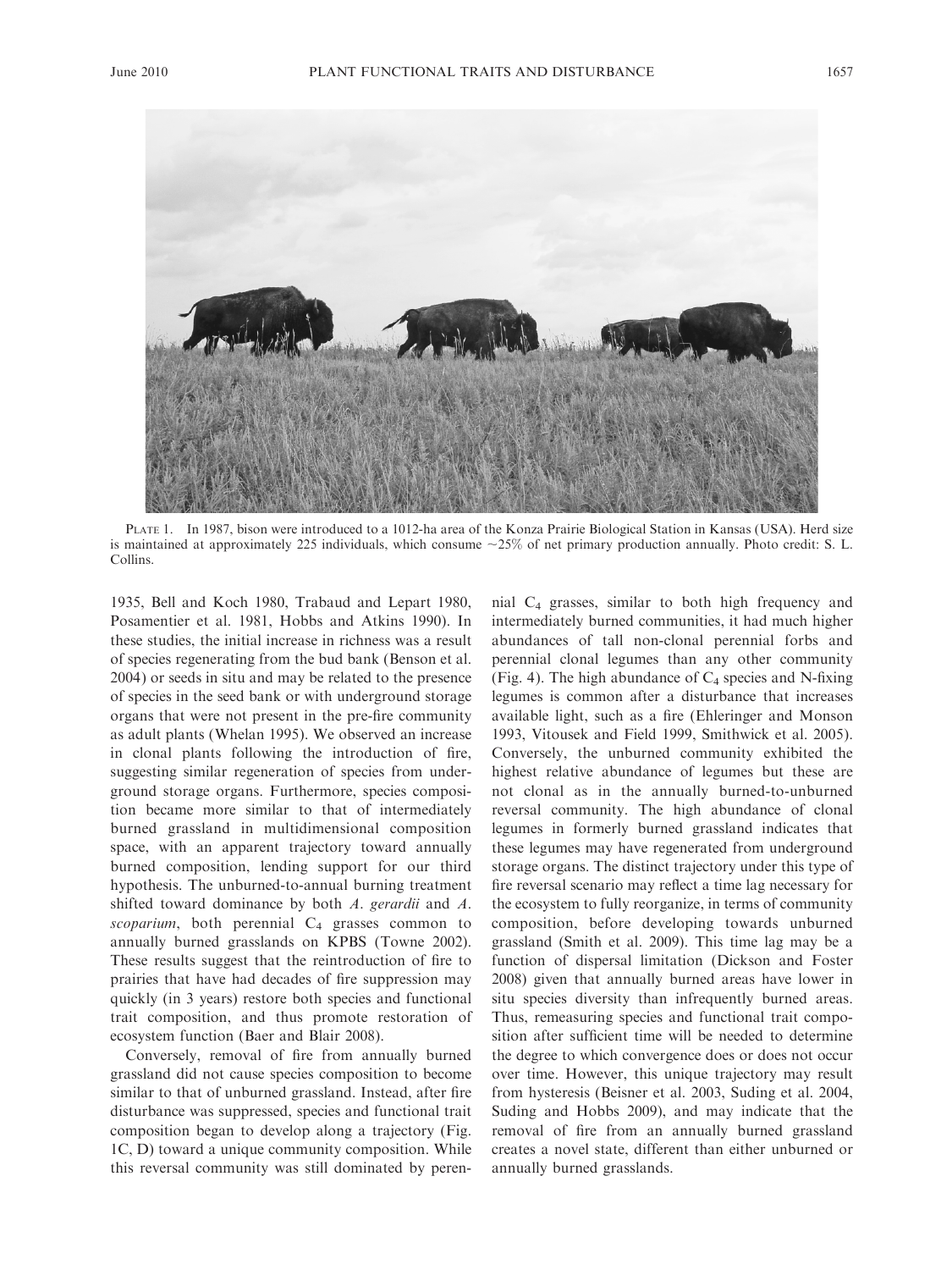# Conclusion

Our data provide some support for the Bond and Keeley (2005) hypothesis that fire acts as a non-selective, globally-distributed herbivore with regard to trait composition, rather than species composition, in North American tallgrass prairie. However, the degree of convergence between fire and herbivory is contingent upon fire frequency, and likely grazing intensity as well. In addition, we found that high fire frequency exerts stronger pressure on grassland composition and structure than moderate levels of grazing by bison, and that annual burning is not analogous to herbivory. Furthermore, reintroducing fire into grasslands following a long time interval without burning restores both species and trait composition within three years. However, fire suppression leads to unique grassland structure and composition that may not retain former ecological function. While we only have three years of data postfire reversal, we suggest that fire management goals for grassland ecosystems may benefit from considering plant functional traits in addition to species-based metrics. Trait-based approaches comparing fire and herbivory are needed in other ecosystems in order to determine if fire is indeed a general global herbivore.

## **ACKNOWLEDGMENTS**

This work resulted from a Distributed Graduate Seminar (Ushering in a New Era of Functional Ecology: Dynamics in a Changing Environment) conducted through the National Center for Ecological Analysis and Synthesis, a Center funded by NSF (Grant #EF-0553768), the University of California– Santa Barbara, and the State of California. We thank Dan Bunker for sharing his technical expertise, Elsa Cleland for organizing the Distributed Graduate Seminar from which this paper arose, the Konza Prairie Long-term Ecological Research program for data (data set PVC02), Leah De Rose-Wilson for assistance with trait clustering, and Matt Palmer, Dan Flynn, and two anonymous reviewers for providing comments on earlier drafts of the manuscript.

### LITERATURE CITED

- Ackerly, D. D., and P. B. Reich. 1999. Convergence and correlations among leaf size and function in seed plants: a comparative test using independent contrasts. American Journal of Botany 86:1272–1281.
- Adamson, R. S. 1935. The plant communities of Table Mountain III: a six years' study of regeneration after burning. Journal of Ecology 23:44–55.
- Adler, P. B., D. G. Milchunas, O. E. Sala, I. C. Burke, and W. K. Lauenroth. 2005. Plant traits and ecosystem grazing effects: comparison of U.S. sagebrush steppe and Patagonian steppe. Ecological Applications 15:774–792.
- Baer, S. G., and J. M. Blair. 2008. Grassland establishment under varying resource availability: a test of positive and negative feedback. Ecology 89:1859–1871.
- Beals, E. W. 1984. Bray-Curtis ordination: an effective strategy for analysis of multivariate ecological data. Advances in Ecological Research 14:1–55.
- Beisner, B. E., D. T. Haydon, and K. Cuddington. 2003. Alternative stable states in ecology. Frontiers in Ecology and the Environment 1:376–382.
- Bell, D. T., and J. M. Koch. 1980. Post-fire succession in the northern Jarrah forest of Western-Australia. Australian Journal of Ecology 5:9–14.
- Belovsky, G. E., O. J. Schmitz, J. B. Slade, and T. J. Dawson. 1991. Effects of spines and thorns on Australian arid zone herbivores of different body masses. Oecologia 88:521-528.
- Belyea, L. R., and J. Lancaster. 1999. Assembly rules within a contingent ecology. Oikos 86:402–416.
- Benson, E. J., D. C. Hartnett, and K. H. Mann. 2004. Belowground bud banks and meristem limitation in tallgrass prairie plant populations. American Journal of Botany 91: 416–421.
- Bond, W. J., and J. E. Keeley. 2005. Fire as a global "herbivore": the ecology and evolution of flammable ecosystems. Trends in Ecology and Evolution 20:387–394.
- Bond, W. J., and B. W. Van Wilgen. 1996. Fire and plants. Chapman and Hall, London, UK.
- Briggs, J. M., A. K. Knapp, J. M. Blair, J. L. Heisler, G. A. Hoch, M. S. Lett, and J. K. McCarron. 2005. An ecosystem in transition. Causes and consequences of the conversion of mesic grassland to shrubland. BioScience 55:243–254.
- Briggs, J. M., A. K. Knapp, and B. L. Brock. 2002. Expansion of woody plants in tallgrass prairie: a fifteen-year study of fire and fire-grazing interactions. American Midland Naturalist 147:287–294.
- Cavender-Bares, J., D. D. Ackerly, D. A. Baum, and F. A. Bazzaz. 2004. Phylogenetic overdispersion in Floridian oak communities. American Naturalist 163:823–843.
- Clarke, K. R. 1993. Nonparametric multivariate analyses of changes in community structure. Australian Journal of Ecology 18:117–143.
- Clarke, K. R., and R. N. Gorley. 2001. Primer v5. PRIMER-E Ltd., Plymouth, UK.
- Cleland, E. E., et al. 2008. Species responses to nitrogen fertilization in herbaceous plant communities, and associated species traits. Ecology 89:1175.
- Collins, S. L. 1987. Interaction of disturbances in tallgrass prairie: a field experiment. Ecology 68:1243–1250.
- Collins, S. L., S. M. Glenn, and D. J. Gibson. 1995. Experimental analysis of intermediate disturbance and initial floristic composition: decoupling cause and effect. Ecology 76:486–492.
- Collins, S. L., A. K. Knapp, J. M. Briggs, J. M. Blair, and E. M. Steinauer. 1998. Modulation of diversity by grazing and mowing in native tallgrass prairie. Science 280:745.
- Collins, S. L., and M. D. Smith. 2006. Scale-dependent interaction of fire and grazing on community heterogeneity in tallgrass prairie. Ecology 87:2058–2067.
- Coppedge, B. R., and J. H. Shaw. 1998. Bison grazing patterns on seasonally burned tallgrass prairie. Journal of Range Management 51:258–264.
- D'Antonio, C. M., and P. M. Vitousek. 1992. Biological invasions by exotic grasses, the grass fire cycle, and global change. Annual Review of Ecology and Systematics 23:63– 87.
- Diaz, S., I. Noy-Meir, and M. Cabido. 2001. Can grazing response of herbaceous plants be predicted from simple vegetative traits? Journal of Applied Ecology 38:497–508.
- Dickson, T. L., and B. L. Foster. 2008. The relative importance of the species pool, productivity and disturbance in regulating grassland plant species richness: a field experiment. Journal of Ecology 96:937–946.
- Ehleringer, J. R., and R. K. Monson. 1993. Evolutionary and ecological aspects of photosynthetic pathway variation. Annual Review of Ecology and Systematics 24:411–439.
- Engle, D. M., and T. G. Bidwell. 2001. The response of central North American prairies to seasonal fire. Journal of Range Management 54:2–10.
- Franklin, J., A. D. Syphard, H. S. He, and D. J. Mladenoff. 2005. Altered fire regimes affect landscape patterns of plant succession in the foothills and mountains of southern California. Ecosystems 8:885–898.
- Franklin, J., A. D. Syphard, D. J. Mladenoff, H. S. He, D. K. Simons, R. P. Martin, D. Deutschman, and J. F. O'Leary.